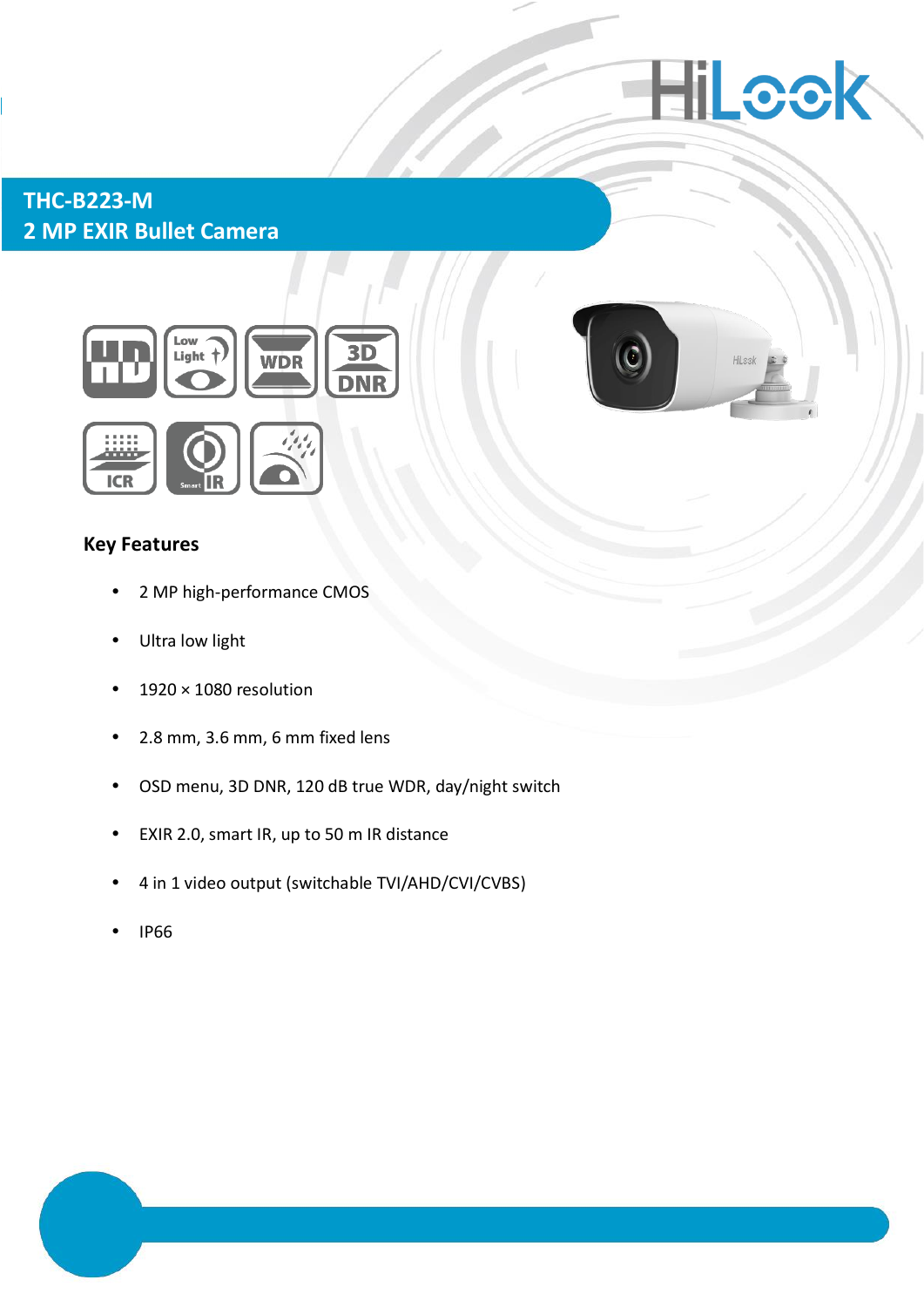# HiLook

## **Specifications**

| Camera                      |                                                                              |
|-----------------------------|------------------------------------------------------------------------------|
| Image Sensor                | 2 MP CMOS image sensor                                                       |
| Signal System               | PAL/NTSC                                                                     |
| Video Frame Rate            | PAL: 1080p@25fps                                                             |
|                             | NTSC: 1080p@30fps                                                            |
| Resolution                  | 1920 (H) ×1080 (V)                                                           |
| Min. Illumination           | 0.005 Lux@(F1.2, AGC ON), 0 Lux with IR                                      |
| <b>Shutter Time</b>         | PAL: 1/25 s to 1/50, 000 s                                                   |
|                             | NTSC: 1/30 s to 1/50, 000 s                                                  |
| Lens                        | 2.8 mm, 3.6 mm, 6 mm                                                         |
| Horizontal Field of View    | 106° (2.8 mm), 82° (3.6 mm), 51° (6 mm)                                      |
| Lens Mount                  | M12                                                                          |
| Day & Night                 | IR cut filter                                                                |
| Angle Adjustment            | Pan: 0° to 360°, Tilt: 0° to 180°, Rotation: 0° to 360°                      |
| Synchronization             | Internal synchronization                                                     |
| WDR (Wide Dynamic Range)    | 120 dB                                                                       |
| <b>Menu</b>                 |                                                                              |
| AGC                         | High/Medium/Low                                                              |
| D/N Mode                    | Auto/Color/BW (Black and White)                                              |
| Image Mode                  | STD/HIGH-SAT                                                                 |
| <b>BLC</b>                  | Support                                                                      |
| <b>WDR</b>                  | Support                                                                      |
| Language                    | English                                                                      |
| Functions                   | Brightness, Sharpness, 3D DNR, Mirror, Smart IR                              |
| <b>Interface</b>            |                                                                              |
| Video Output                | 1 HD analog output                                                           |
| Switch Button               | TVI/AHD/CVI/CVBS                                                             |
| <b>General</b>              |                                                                              |
| <b>Operating Conditions</b> | -40 °C to 60 °C (-40 °F to 140 °F), Humidity: 90% or less (non-condensation) |
| Power Supply                | 12 VDC ±25%                                                                  |
| Power Consumption           | Max. 5.6 W                                                                   |
| Protection Level            | <b>IP66</b>                                                                  |
| Material                    | Metal                                                                        |
| IR Range                    | Up to 50 m                                                                   |
| Dimensions                  | 75.4 mm × 230.8 mm × 87.2 mm (2.97" × 9.09" × 3.43")                         |
| Weight                      | Approx. 550 g (1.21 lb.)                                                     |